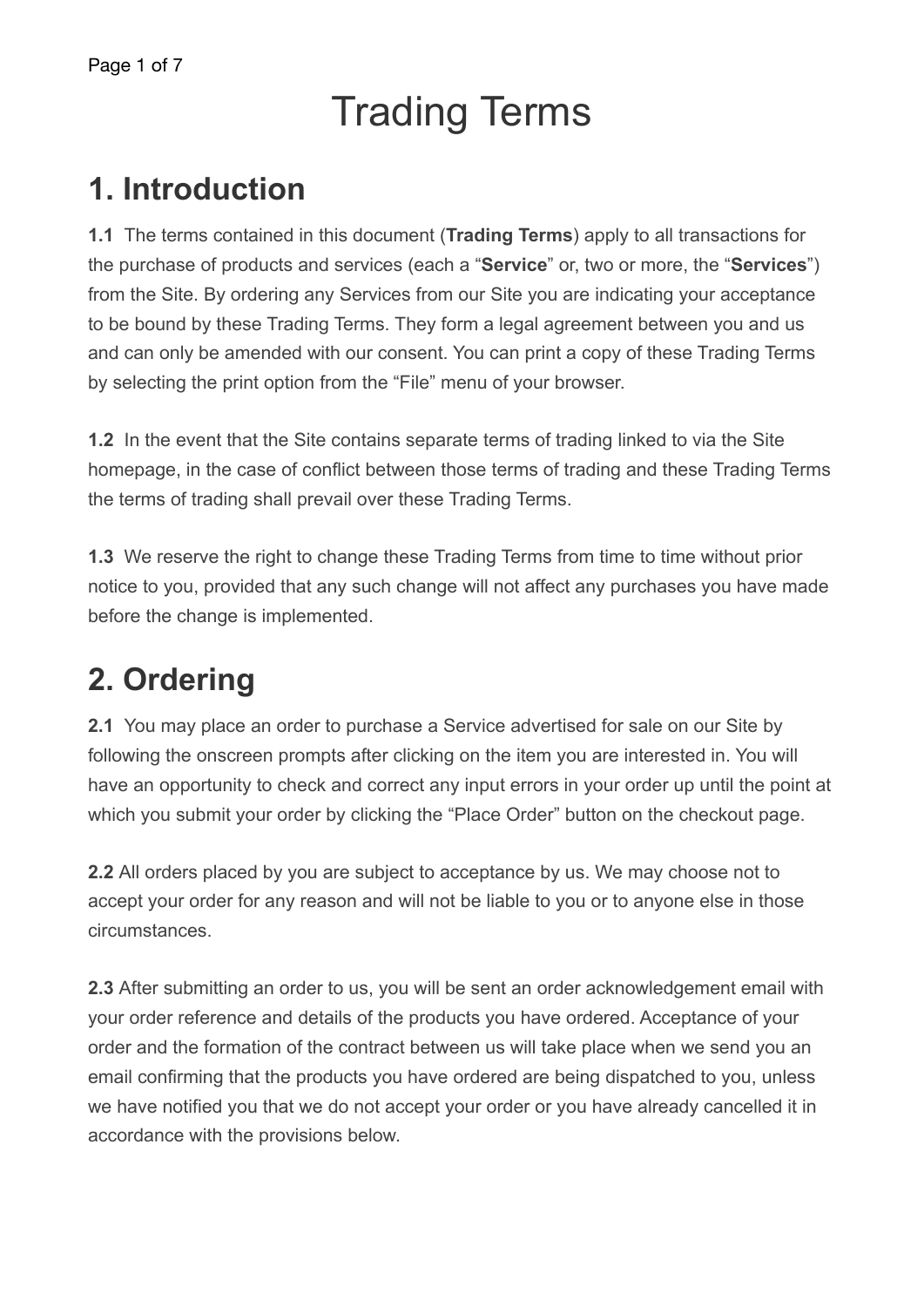#### Page 2 of 7

**2.4** If your order includes Service(s) which are not available from stock, we will contact you by email or by telephone to ask you how you wish to proceed. You will have the option to wait until the Service(s) are available from stock, or cancel your order.

### **3. Prices and payment**

**3.1** The prices of Services advertised for sale on our Site are as set out on our Site. All prices are in pounds (£) sterling, exclusive of VAT, and shipping charges. Shipping charges will be added to the total amount due once you have selected a shipping service from the available option as set out in Shipping Information.

**3.2** Prices may change at any time prior to (but not after) acceptance of your order.

**3.3** We cannot accept your order until you have paid for it in full.

**3.4** In the unlikely event that the price of an item has been incorrectly advertised on our Site, we will contact you by email or telephone to ask whether you wish to proceed with the order at the correct price. If you are not happy to proceed, or we are unable to obtain your instructions, we will cancel the order. Unless we have already confirmed dispatch of your order, we will not be obliged to supply Services at the incorrect price.

### **4. Delivery/ Shipping**

**4.1** Subject to availability, we will use all reasonable endeavours to deliver the Services you have ordered as soon as possible after your order is accepted by us.

**4.2** We will deliver directly to the address specified in your order.

**4.3** The precise timing of a delivery cannot be specified. Certain deliveries may require a signature to confirm receipt.

**4.4** Once delivered, the Services ordered will become your property and your responsibility and, except in relation to Services that are damaged or faulty when delivered or have been incorrectly delivered, we will not accept any liability for their loss, damage or destruction after they have been delivered.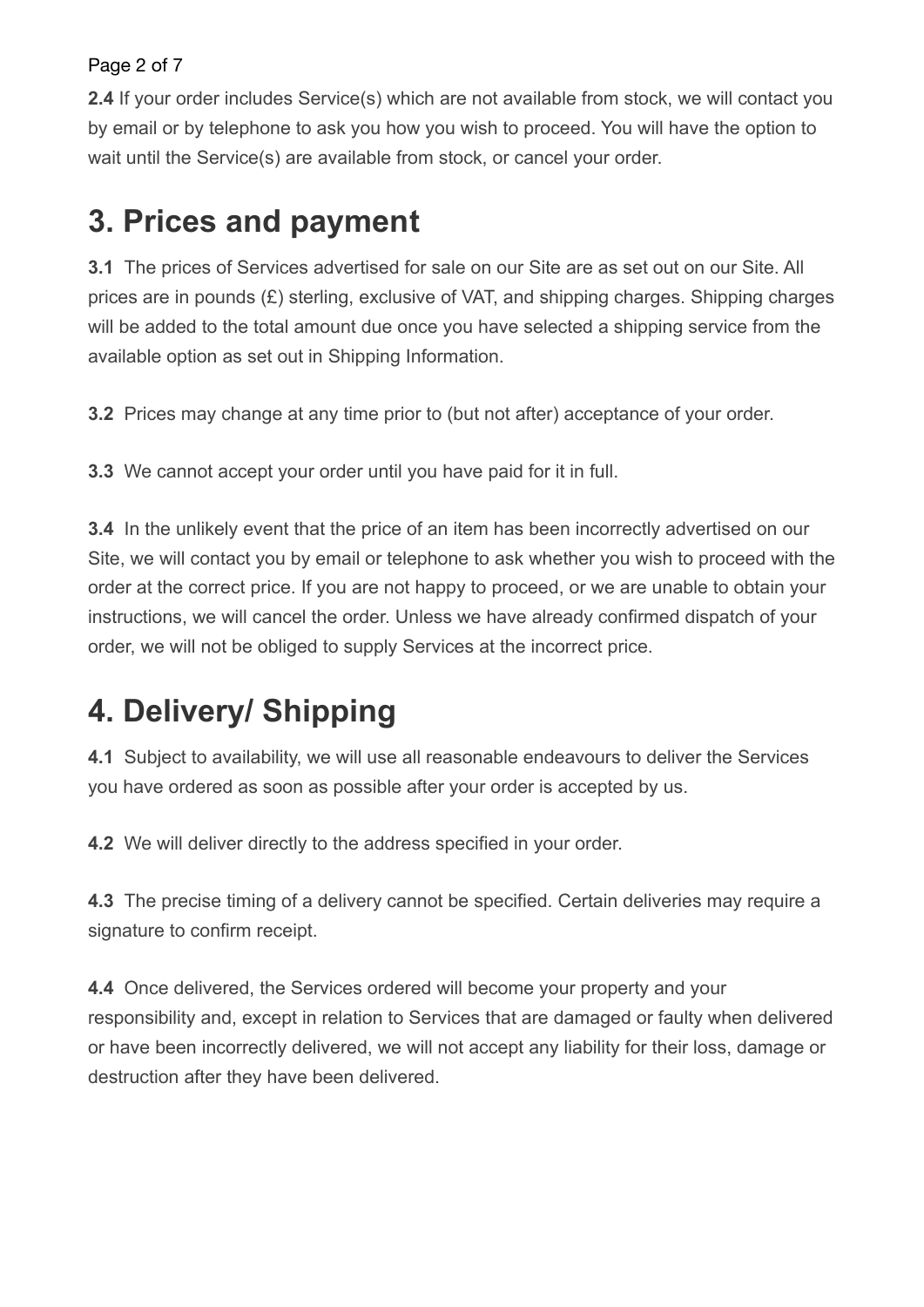#### Page 3 of 7

#### **5. Cancellations and returns**

**5.1** Unless one of the exceptions listed in Clause 5.4, below applies, you may cancel your order (or any part of it) without giving any reason within fourteen (14) days. The cancellation period will expire fourteen (14) days from the day on which you acquire, or a third party other than the carrier and indicated by you acquires, physical possession of the goods. To exercise the right to cancel, you must notify us, giving us your full name, address and order reference (if any) or, alternatively, by returning the Services, in accordance with the provisions below (see [Clause 5.4\)](https://dd-cdn.multiscreensite.com/yell/html/terms-and-conditions.html#5-4).

**5.2** To meet the cancellation deadline, it is sufficient for you to send your communication concerning your exercise of the right to cancel before the cancellation period has expired.

**5.3** If you cancel this contract, we will reimburse to you all payments received from you, including the cost of delivery/ shipping (except for the supplementary costs arising if you chose a type of delivery/ shipping other than the least expensive type of standard delivery/ shipping offered by us). We will make the reimbursement using the same means of payment as you used for the initial transaction, unless you have expressly agreed otherwise; in any event, you will not incur any fees as a result of the reimbursement. We may withhold the reimbursement until we have received the goods back or you have supplied evidence of having sent back the goods, whichever is the earliest. Alternatively, you may ask us to substitute a Service, rather than provide you with a refund, but we can only do that if the Service you wish to substitute is of equivalent value to the order you are cancelling.

**5.4** You may not cancel your order if:

- i. you have taken any audio and/or visual recordings or computer software out of the sealed packaging in which they were delivered to you;
- ii. the Services consist of perishable items, or have been sealed for health protection or hygiene purposes, once these have been unsealed after you receive them;
- iii. the Services have been customised or made to your own specifications;
- iv. the products have been accidentally damaged after delivery
- v. any Services which become mixed inseparably with other items after their delivery,

unless such Services were damaged or faulty when delivered to you or have been incorrectly delivered.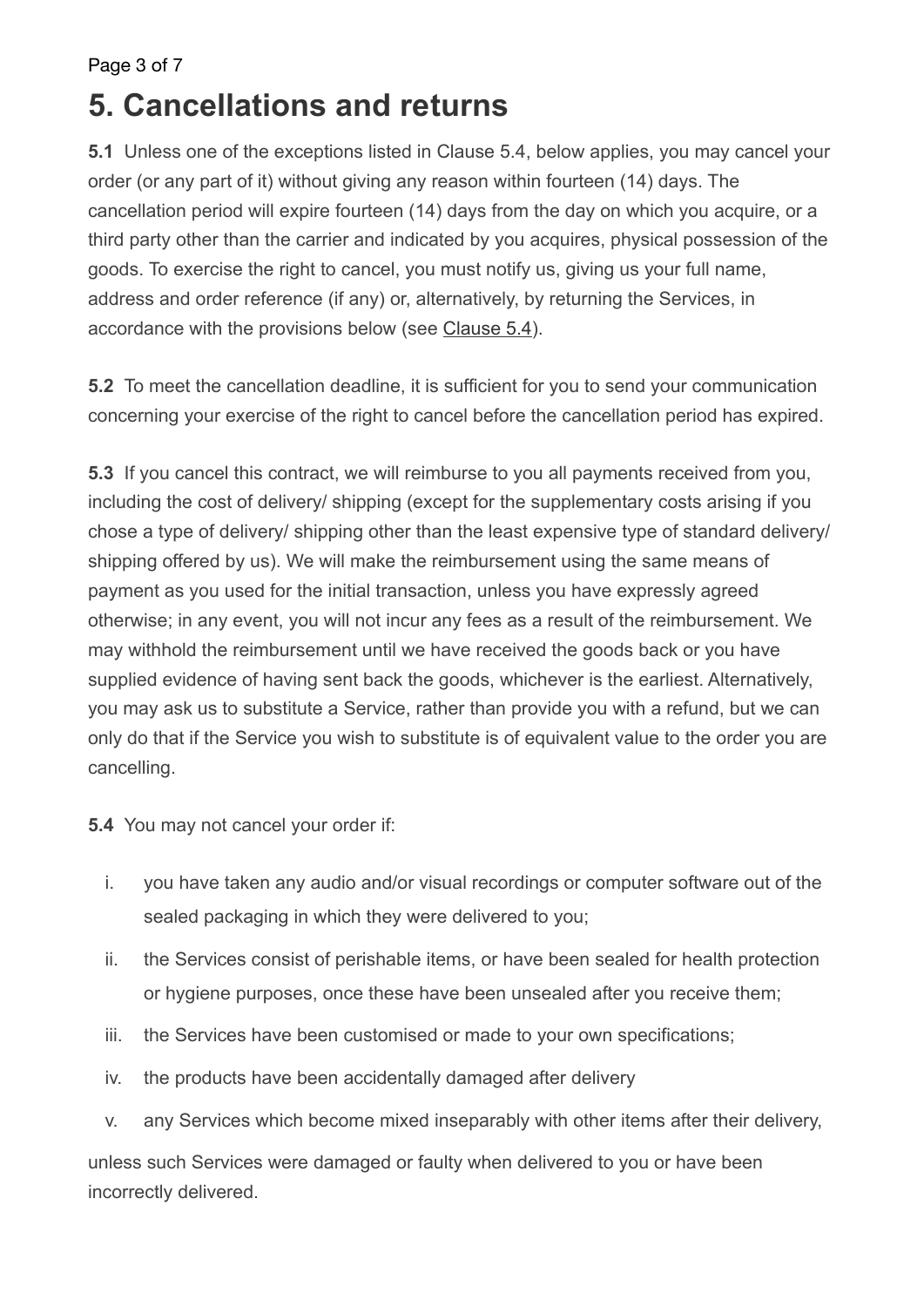#### Page 4 of 7

**5.5** All such Services should be returned within fourteen (14) days of you cancelling your order and, in any event, no later than twenty-eight (28) days after the Service(s) have been delivered to you, in accordance with the following process:

- a. pack the returns parcel securely, ensuring you include the returns note that will have been included in the package in which your order was delivered, and attach the returns address label that will also have been included; and
- b. return the parcel to us, we suggest, either by courier or by recorded delivery mail or other form of certified mail. We advise that you take out enough postal insurance to cover the value of the contents.

**5.6** Our policy on cancellations and returns does not affect your statutory legal rights.

### **6. Faulty Services**

**6.1** If any Service you purchase is damaged or faulty when delivered to you we may offer a repair, exchange or refund as appropriate, in accordance with your legal rights. If you believe a Service is faulty, you should notify us to arrange for the return of the Service(s).

**6.2** Our policy on faulty Services does not affect your statutory legal rights.

### **7. Service Information**

**7.1** We have taken reasonable steps to display as accurately as possible the colours and other detailing of our Services in the images that appear on our Site. However, as the actual colours and detailing you see onscreen will depend on your monitor, we cannot guarantee that your monitor's display of any colour or other detailing will exactly reflect the colour or detailing of the Service(s) upon delivery.

**7.2** From time to time, our online store may run special or local promotions which may not be available online, or we may offer special promotions online that are not available in our stores. Please note that, unless expressly stated on our Site, purchases made online do not qualify for points under any loyalty card scheme or discounts under any discount card scheme which we may operate in our stores.

**7.3** Any information on our Site regarding sizing of Services is included as a guide only. If you are in any doubt as to the size of any Service you require, we recommend that you contact us prior to placing an order.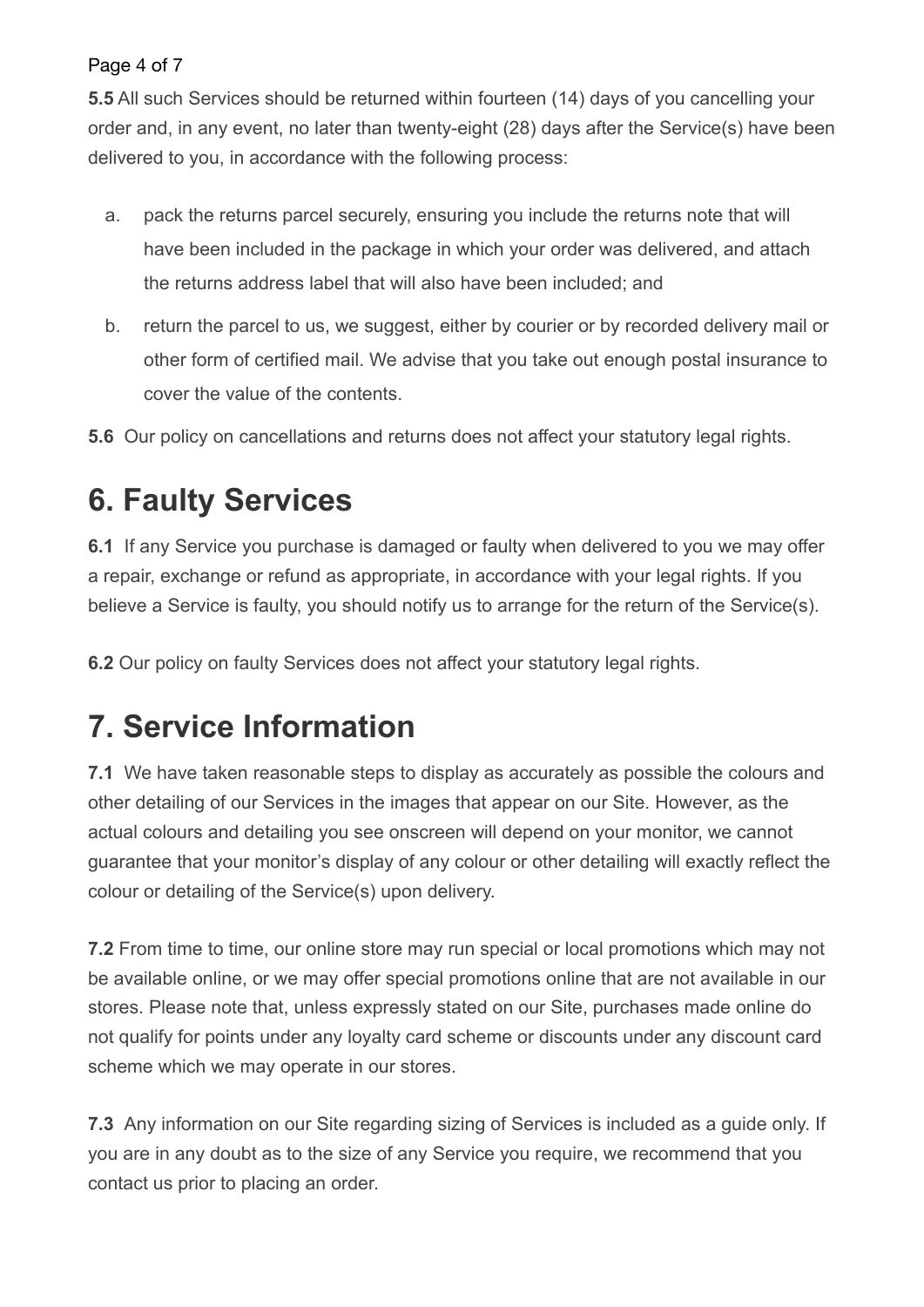Page 5 of 7

#### **8. Orders for delivery outside the United Kingdom**

**8.1** If you choose to access our Site from outside the United Kingdom, you are responsible for complying with local laws, if and to the extent that they are applicable. We do not represent or warrant that any Service(s) on our Site is appropriate for use or available in locations outside of the United Kingdom, or that it complies with any legal or regulatory requirements of such other locations.

**8.2** Please contact us before ordering Services for delivery outside the United Kingdom. We may refuse to accept your order should you not contact us before ordering. Subject to us agreeing to and being able to deliver the Services outside the United Kingdom, as they may be subject to import duties and taxes. You will be responsible for these. We have no control over such charges and cannot advise you as to what they may be, although your local customs office may be able to assist. For deliveries outside the United Kingdom, you will be regarded as the importer and it is your responsibility to comply with all laws and regulations of the country in which the Services are to be delivered. Cross-border deliveries may be subject to opening and inspection by customs authorities.

## **9. Security**

**9.1** We understand that you may have concerns about security on the internet. Our Site uses a secure server in our online ordering process to protect your personal information.

**9.2** When you proceed to the checkout, before you are prompted to complete your billing and shipping address, your browser will go into secure mode. Data relating to your order and your personal and payment card details will all pass to our server in an encrypted format. As soon as you have finished ordering you will exit secure mode. As an additional protection for you, our system is designed so that you cannot place an order until you are safely within secure mode.

**9.3** We recommend that you do not communicate your payment card details to anyone, including us, by email. We cannot be responsible for any losses you may incur in transmitting information to us by internet link or by email. Any such loss shall be entirely your responsibility.

**9.4** If you have any additional queries about security, please contact us.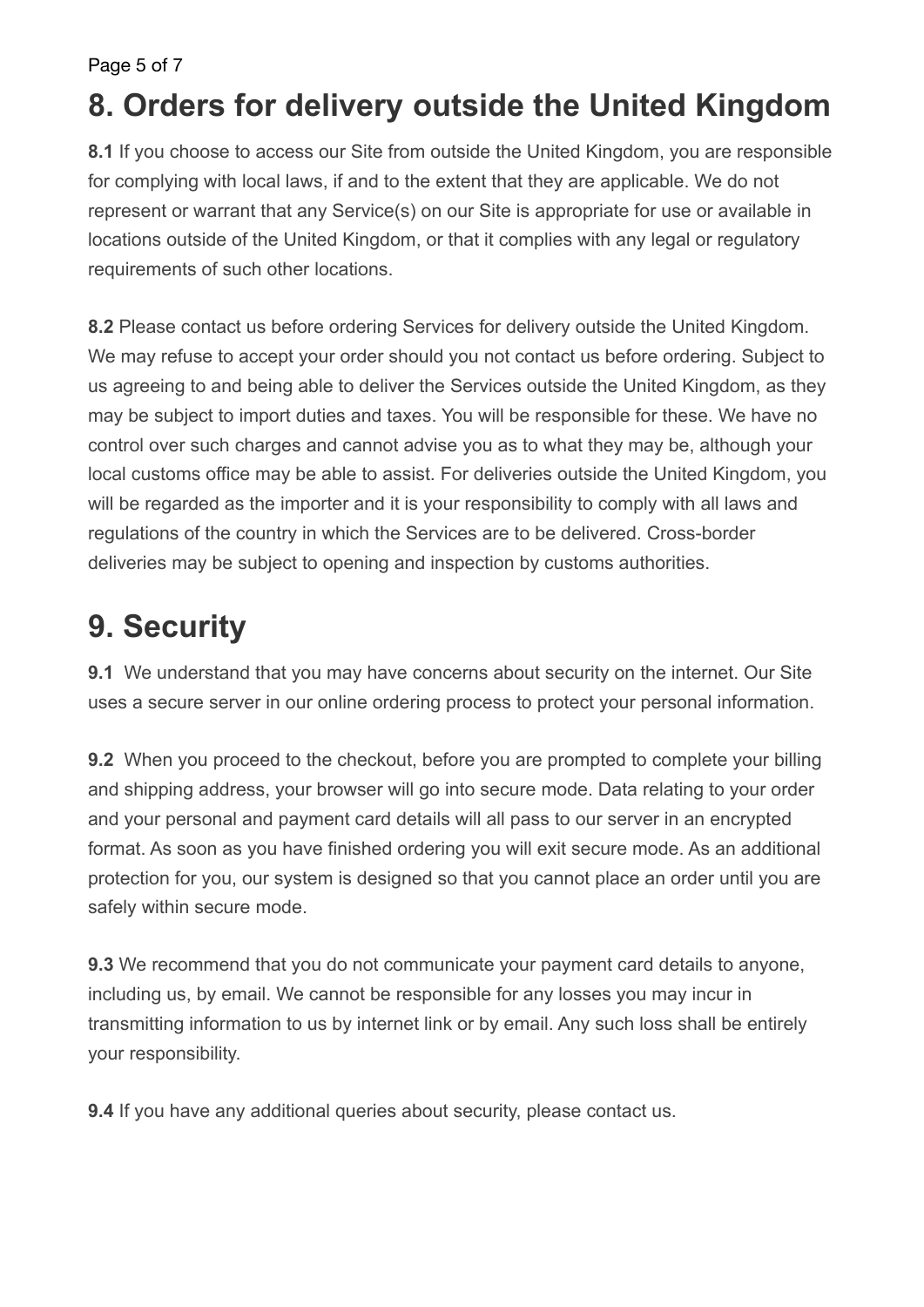Page 6 of 7

### **10. Our liability**

**10.1** We will not be liable to you where performance of any of our obligations is prevented or restricted by any circumstance or cause beyond our reasonable control.

**10.2** You are responsible for the use you make of the Service(s) you order. To the extent not prohibited by law, we accept no liability for any loss or damage which is not reasonably foreseeable or for any business loss (which includes loss of profits, contracts, goodwill, business interruption, loss of business or opportunity and other similar losses).

**10.3** We accept liability for death or personal injury caused by our negligence and responsibility for fraudulent misrepresentation and any other liability that cannot, under English law, be excluded.

**10.4** Nothing in this section or elsewhere in our Trading Terms affects your statutory legal rights.

# **11. Personal Data**

**11.1** We will only use your personal information in accordance with our Privacy & Cookie Policy. Please take the time to read our Privacy & Cookie Policy, as it includes important terms which apply to you.

# **12. General**

**12.1** Failure by us to enforce a right does not result in waiver of such right. You may not assign or transfer your rights under these Trading Terms.

**12.2** If any part of these Trading Terms is found to be unenforceable as a matter of law, all other parts of these Trading Terms shall be unaffected and shall remain in force.

**12.3** You and we agree that English law applies to these Trading Terms and that any dispute between us arising out of or in connection with these Trading Terms will only be dealt with by the English courts, unless you are resident in another part of the United Kingdom, in which case the applicable law of that part of the United Kingdom will apply and any dispute will be brought before the courts there. We are required by law to inform you that purchases can be concluded in English only and that no public filing requirements apply.